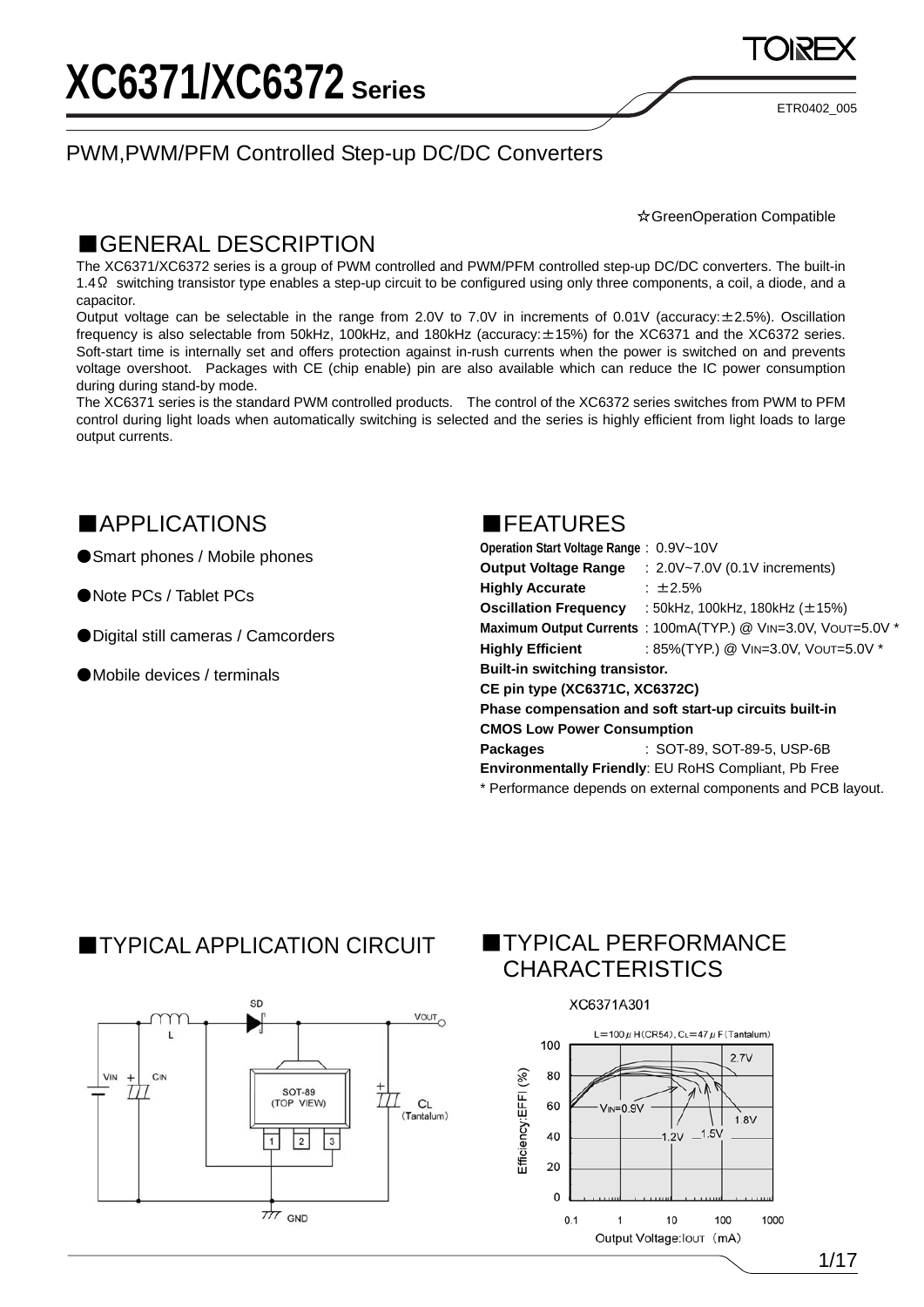# ■PIN CONFIGURATION





\*The dissipation pad for the USP-6B package should be solder-plated in recommended mount pattern and metal masking so as to enhance mounting strength and heat release. If the pad needs to be connected to other pins, it should be connected to the pin No.1.

# ■PIN ASSIGNMENT

### XC6371/XC6372A

|        | <b>PIN NUMBER</b> | <b>PIN NAME</b> | <b>FUNCTION</b>                                 |
|--------|-------------------|-----------------|-------------------------------------------------|
| SOT-89 | USP-6B            |                 |                                                 |
|        |                   | Vss             | Ground                                          |
|        |                   | Vout            | Output Voltage Monitor/IC Internal Power Supply |
|        |                   |                 | Switch                                          |
|        | 2, 3, 5           | ΝC              | No Connection                                   |

XC6371/XC6372C

|          | <b>PIN NUMBER</b> | <b>PIN NAME</b> | <b>FUNCTION</b>                                 |
|----------|-------------------|-----------------|-------------------------------------------------|
| SOT-89-5 | USP-6B            |                 |                                                 |
|          |                   | <b>Vss</b>      | Ground                                          |
|          |                   | VOUT            | Output Voltage Monitor/IC Internal Power Supply |
|          |                   |                 | Switch                                          |
|          |                   | CЕ.             | Chip Enable                                     |
|          | 2. 5              | ΝC              | No Connection                                   |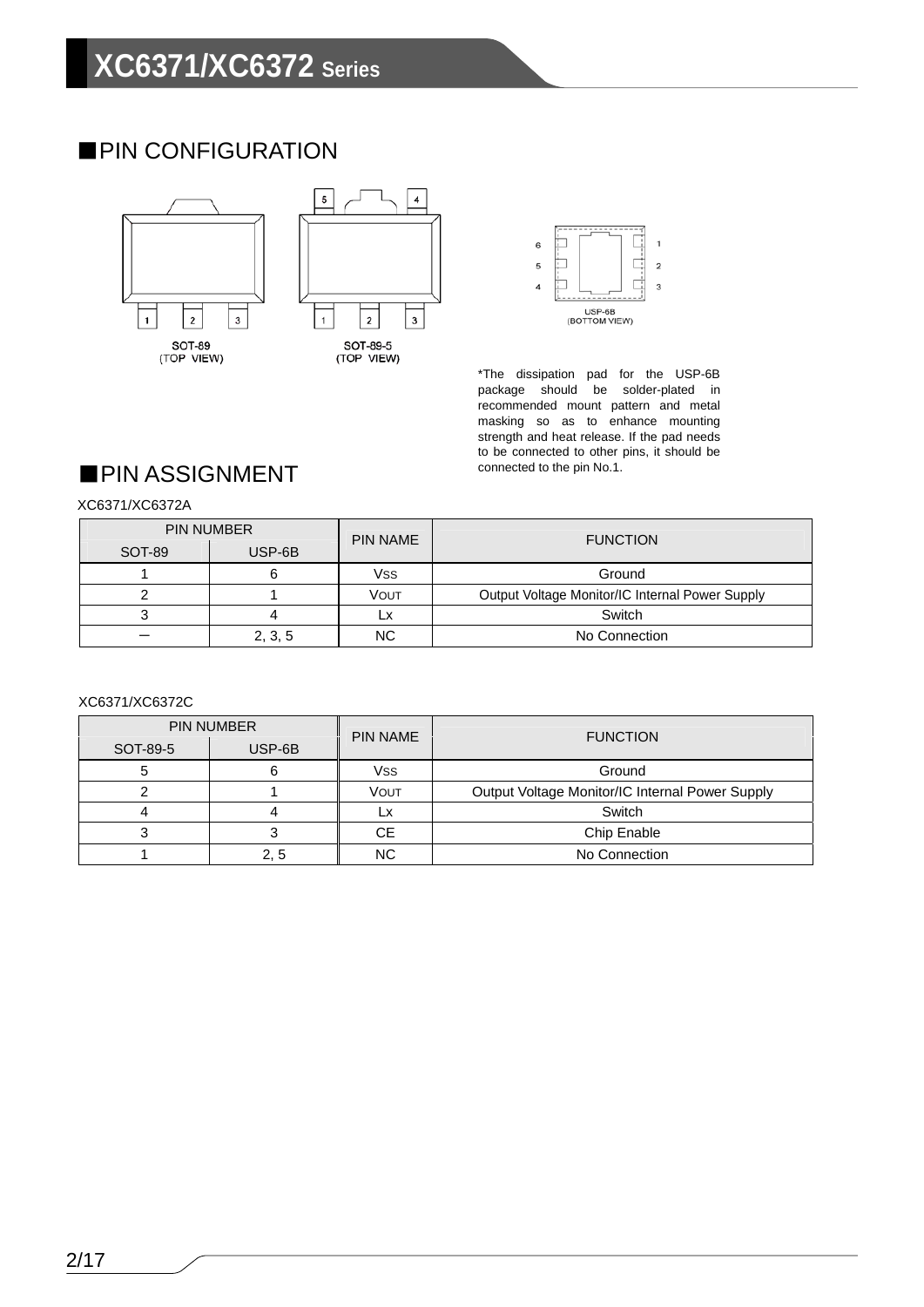## ■PRODUCT CLASSIFICATION

#### ●Selection Guide



#### ●Ordering Information

 $XCG371 \oplus 2 \oplus 3 \oplus 5 \oplus \oplus^{(2)}$  : PWM controlled XC6372①②③④⑤⑥-⑦<sup>(\*1)</sup>: PWM/PFM switching control

| <b>DESIGNATOR</b> | <b>DESCRIPTION</b>                                  | <b>SYMBOL</b> | <b>DESCRIPTION</b>                                       |
|-------------------|-----------------------------------------------------|---------------|----------------------------------------------------------|
| $\circled{1}$     | Type of                                             |               | 3-pin DC/DC converter with built-in switching transistor |
|                   | <b>DC/DC Converter</b>                              | C             | Stand-by capability with built-in switching transistor   |
| (2)3              | Output Voltage                                      | Integer       | e.g. VOUT=3.5V $\rightarrow$ (2)=3, (3)=5                |
|                   |                                                     | 0             | 50kHz                                                    |
| $\circled{4}$     | <b>Oscillation Frequency</b>                        |               | 100kHz                                                   |
|                   |                                                     | $\mathcal{P}$ | 180kHz                                                   |
|                   |                                                     | <b>PR</b>     | SOT-89 (XC6371/72 A type)                                |
|                   |                                                     |               | SOT-89-5 (XC6371/72 C type)                              |
|                   | Packages<br>$56 - 7$<br>Taping Type <sup>(*2)</sup> | PR-G          | SOT-89 (XC6371/72 A type)                                |
|                   |                                                     |               | SOT-89-5 (XC6371/72 C type)                              |
|                   |                                                     | DR.           | USP-6B                                                   |
|                   |                                                     |               | USP-6B                                                   |

(\*1) The "-G" suffix indicates that the products are Halogen and Antimony free as well as being fully EU

RoHS compliant.

The device orientation is fixed in its embossed tape pocket. For reverse orientation, please contact your local Torex sales office or representative. (Standard orientation: ⑤R-⑦, Reverse orientation: ⑤L-⑦)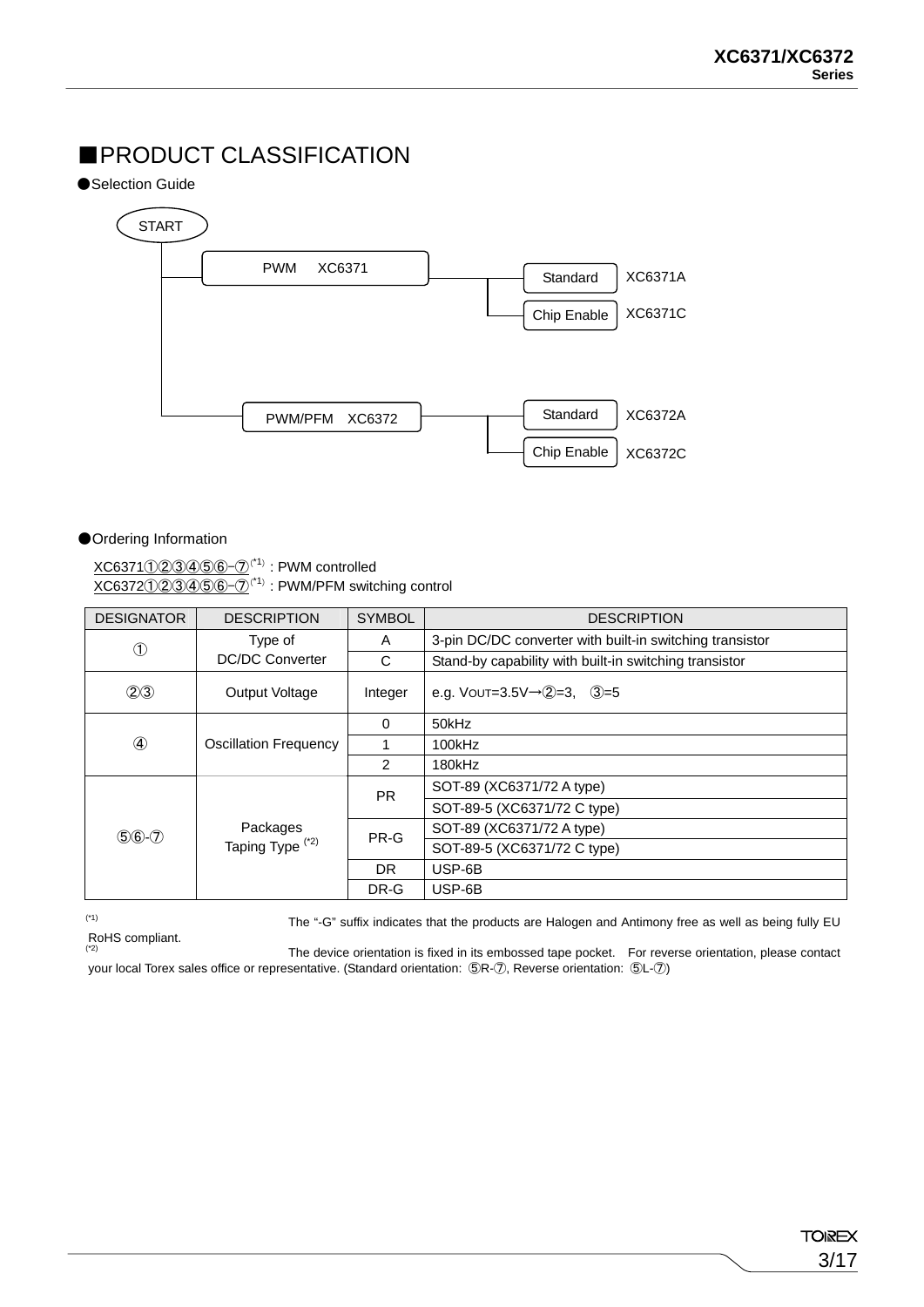## ■BLOCK DIAGRAMS

### XC6371/XC6372A, C

(The Vout pin serves also as V<sub>DD)</sub>



Note: The CE pin is only used with the XC6371C.

XC6371/72/73E



Note: Built-in transistor type units use the Lx pin.

# ■ABSOLUTE MAXIMUM RATINGS

|                                    |                     |               |                | $Ta=25^\circ C$ |
|------------------------------------|---------------------|---------------|----------------|-----------------|
| <b>PARAMETER</b>                   |                     | <b>SYMBOL</b> | <b>RATINGS</b> | <b>UNITS</b>    |
| VOUT Input Voltage                 |                     | <b>VOUT</b>   | 12             | V               |
| Lx pin Voltage                     |                     | <b>VLX</b>    | 12             | V               |
| Lx pin Current                     |                     | <b>ILX</b>    | 400            | mA              |
| CE Input Voltage                   |                     | <b>VCE</b>    | 12             | V               |
| Power Dissipation                  | SOT-89,<br>SOT-89-5 |               | 500            | mW              |
|                                    | USP-6B              |               | 100            |                 |
| V <sub>DD</sub> Input Voltage      |                     | VDD           | 12             | v               |
| <b>Operating Temperature Range</b> |                     | Topr          | $-30 - +80$    | °C              |
| Storage Temperature Range          |                     | Tstg          | $-40 - + 125$  | °C              |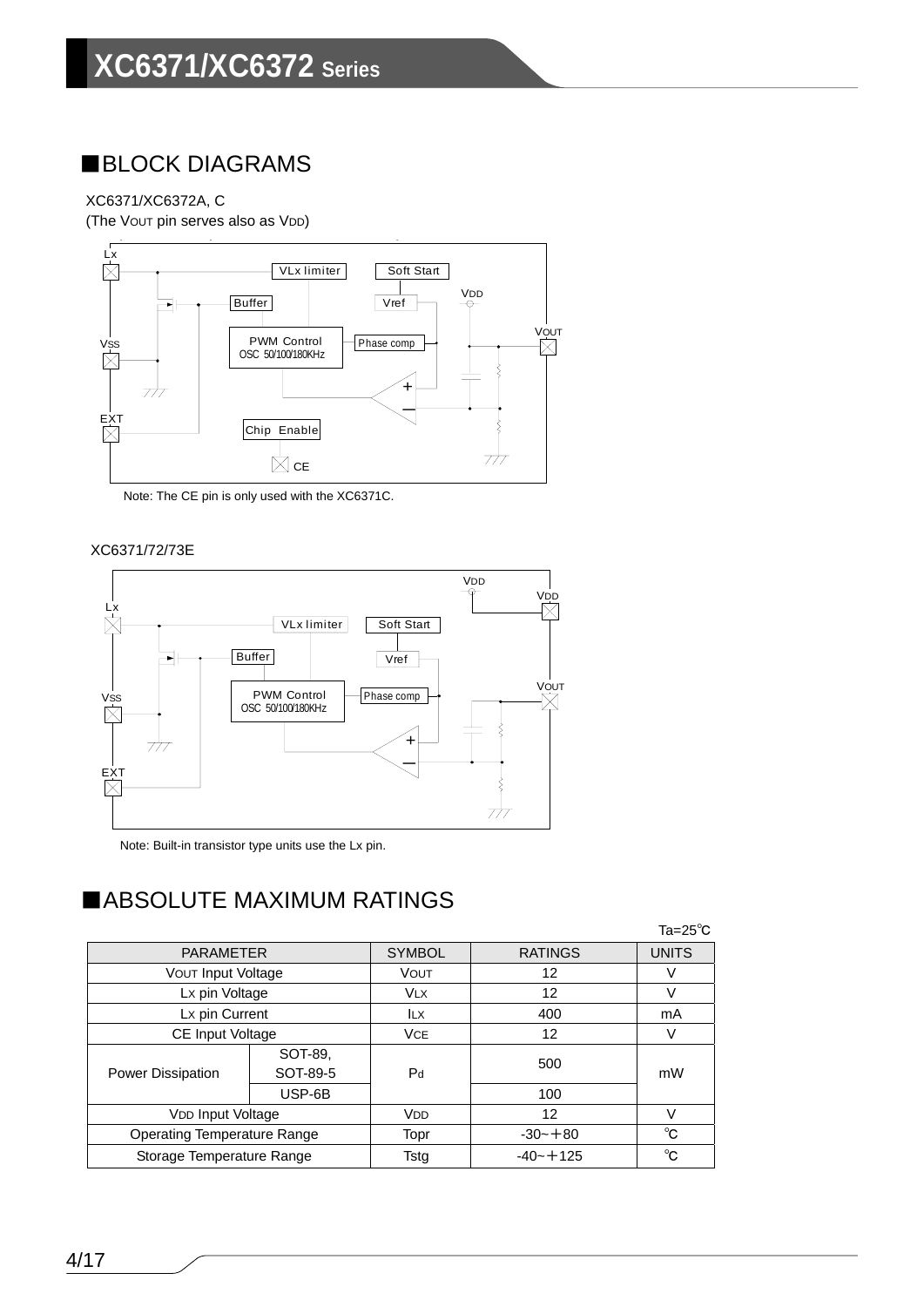# ■ELECTRICAL CHARACTERISTICS

| XC6371/72A501                    |                  | VOUT=5.0V, FOSC=100kHZ                                                                   |                          |                          |                | Ta= $25^{\circ}$ C |
|----------------------------------|------------------|------------------------------------------------------------------------------------------|--------------------------|--------------------------|----------------|--------------------|
| <b>PARAMETER</b>                 | <b>SYMBOL</b>    | <b>CONDITIONS</b>                                                                        | MIN.                     | TYP.                     | MAX.           | <b>UNITS</b>       |
| Output Voltage                   | <b>VOUT</b>      |                                                                                          | 4.875                    | 5.000                    | 5.125          | V                  |
| Maximum Input Voltage            | <b>VIN</b>       |                                                                                          | 10                       |                          |                | $\vee$             |
| <b>Operation Start Voltage</b>   | V <sub>ST1</sub> | External Components Connected, IOUT=1mA                                                  | -                        |                          | 0.90           | V                  |
| <b>Oscillation Start Voltage</b> | V <sub>ST2</sub> | No external components. Apply voltage to VOUT<br>Lx : $10k\Omega$ pull-up to 5V          |                          | $\overline{\phantom{a}}$ | 0.80           | $\vee$             |
| No Load Input Current            | <b>IIN</b>       | VIN=VOUT $\times$ 0.8, IOUT=0mA $(1)$                                                    | ٠                        | 12.8                     | 25.7           | $\mu$ A            |
| Supply Current 1                 | IDD1             | Same as VST2,<br>Apply output voltage × 0.95 to Vout                                     |                          | 80.2                     | 133.8          | μA                 |
| Supply Current 2                 | IDD2             | Same as VST2,<br>Apply output voltage × 1.1 to Vout                                      |                          | 8.2                      | 16.5           | $\mu$ A            |
| Lx Switch-On<br>Resistance       | <b>R</b> swon    | Same as IDD1, VLX=0.4V                                                                   |                          | 1.4                      | 2.4            | Ω                  |
| Lx Leak Current                  | <b>ILXL</b>      | No external components. VOUT=VLX=10V                                                     |                          |                          | 1.0            | $\mu$ A            |
| <b>Oscillation Frequency</b>     | <b>FOSC</b>      | Same as IDD1. Measuring of Lx waveform                                                   | 85                       | 100                      | 115            | kHz                |
| Maximum Duty Ratio               | <b>MAXDTY</b>    | Same as IDD1. Measuring of Lx waveform                                                   | 80                       | 87                       | 92             | $\%$               |
| PFM Duty Ratio <sup>(*4)</sup>   | <b>PFMDTY</b>    | Same as IDD1. Measuring of Lx waveform                                                   | 10                       | 17                       | 25             | $\%$               |
| Lx Limit Voltage                 | <b>VLXLMT</b>    | Same as IDD1. Apply output voltage to Lx,<br>Voltage required to produce $FOSC \times 2$ | 0.7                      | $\blacksquare$           | 1.3            | $\vee$             |
| Efficiency                       | EFFI             |                                                                                          | $\overline{\phantom{0}}$ | 85                       | $\blacksquare$ | $\%$               |
| Slow-Start Time                  | <b>Tss</b>       |                                                                                          | 4.0                      | 10.0                     | 20.0           | ms                 |

NOTE: Unless otherwise stated, VIN=VOUT × 0.6, IOUT=50mA. See Typical Application Circuits, Circuit1

\*1: The Schottky diode (SD) must be type MA735, with reverse current (IR)<1.0μA at reverse voltage (VR)=10.0V.(XC6372A)

\*2: "Supply Current 1" is the supply current while the oscillator is continuously oscillating. In actual operation the oscillator periodically operates which results in less average power consumption. The current actually provided by an external VIN source is represented by "No Load Input Current (IIN)".

\*3: When PWM operates at PWM Mode.

\*4: When PFM operates at PFM Mode.(XC6372A)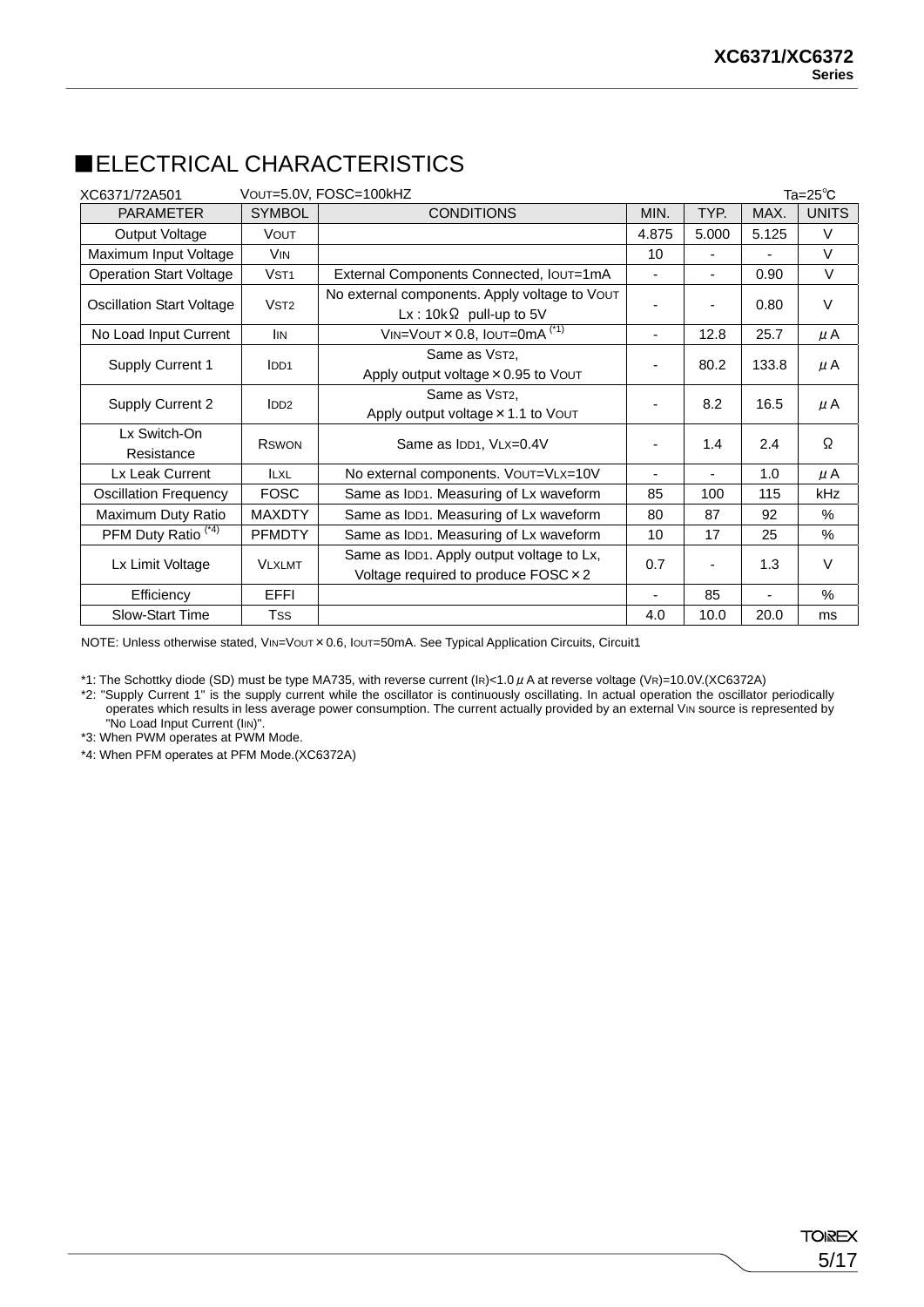# ■ELECTRICAL CHARACTERISTICS (Continued)

| XC6371/72C501                  |                       | VOUT=5.0V, FOSC=100kHz                                                              |                          |                          | Ta= $25^{\circ}$ C |              |  |
|--------------------------------|-----------------------|-------------------------------------------------------------------------------------|--------------------------|--------------------------|--------------------|--------------|--|
| <b>PARAMETER</b>               | <b>SYMBOL</b>         | <b>CONDITIONS</b>                                                                   | MIN.                     | TYP.                     | MAX.               | <b>UNITS</b> |  |
| <b>Output Voltage</b>          | <b>VOUT</b>           |                                                                                     | 4.875                    | 5.000                    | 5.125              | $\vee$       |  |
| Maximum Input Voltage          | <b>V<sub>IN</sub></b> |                                                                                     | 10                       |                          |                    | $\vee$       |  |
| <b>Operation Start Voltage</b> | VST <sub>1</sub>      | External Components Connected, IOUT=1mA                                             |                          |                          | 0.90               | $\vee$       |  |
| <b>Operation Start Voltage</b> | V <sub>ST2</sub>      | No external components. Apply voltage to Vout,<br>$Lx$ : 10k $\Omega$ pull-up to 5V |                          |                          | 0.80               | $\vee$       |  |
| No Load Input Current          | <b>IIN</b>            | $VIN=VOUT \times 0.8$ , $IOUT=OMA^{(1)}$                                            | $\blacksquare$           | 12.8                     | 25.7               | $\mu$ A      |  |
| Supply Current 1               | IDD <sub>1</sub>      | Same as VST2,<br>Apply output voltage × 0.95 to Vout                                | $\blacksquare$           | 80.2                     | 133.8              | μA           |  |
| Supply Current 2               | IDD2                  | Same as VST2,<br>Apply output voltage × 1.1 to Vout                                 |                          | 8.2                      | 16.5               | $\mu$ A      |  |
| Lx Switch-On<br>Resistance     | <b>R</b> swon         | Same as IDD1, VLx=0.4V                                                              | ÷                        | 1.4                      | 2.4                | Ω            |  |
| Lx Leak Current                | <b>ILXL</b>           | No external components, Vout = VLX=10V                                              | $\overline{\phantom{a}}$ |                          | 1.0                | $\mu$ A      |  |
| <b>Oscillation Frequency</b>   | <b>FOSC</b>           | Same as IDD1, Measuring of Lx waveform                                              | 85                       | 100                      | 115                | kHZ          |  |
| Maximum Duty Ratio             | <b>MAXDTY</b>         | Same as IDD1, Measuring of Lx waveform                                              | 80                       | 87                       | 92                 | %            |  |
| PFM Duty Ratio <sup>(*4)</sup> | <b>PFMDTY</b>         | Same as IDD1, Measuring of Lx waveform                                              |                          | 17                       | 25                 | $\%$         |  |
| Stand-by Current               | <b>ISTB</b>           | Same as IDD1                                                                        |                          | ÷,                       | 0.5                | $\mu$ A      |  |
| CE "High" Voltage              | <b>VCEH</b>           | Same as IDD1, Lx Oscillation start                                                  | 0.75                     |                          |                    | $\vee$       |  |
| CE "Low" Voltage               | <b>VCEL</b>           | Same as IDD1, Lx Oscillation stop                                                   |                          |                          | 0.20               | $\vee$       |  |
| CE "High" Current              | <b>ICEH</b>           | Same as IDD1, VCE=VOUT × 0.95                                                       | $\blacksquare$           |                          | 0.25               | $\mu$ A      |  |
| CE "Low" Current               | <b>ICEL</b>           | Same as IDD1, VCE=0V                                                                | $\overline{\phantom{a}}$ | $\overline{\phantom{a}}$ | $-0.25$            | μA           |  |
| Lx Limit Voltage               | <b>VLxLMT</b>         | Same as IDD1, Apply output voltage to Lx,<br>Voltage required to produce FOSC × 2   | 0.7                      | ÷,                       | 1.3                | $\vee$       |  |
| Efficiency                     | <b>EFFI</b>           |                                                                                     | $\blacksquare$           | 85                       | $\blacksquare$     | $\%$         |  |
| <b>Slow-Start Time</b>         | <b>Tss</b>            |                                                                                     | 4.0                      | 10.0                     | 20.0               | ms           |  |

NOTE: Unless otherwise stated, connect CE to Vout, VIN=Vout × 0.6, Iout=50mA. See Typical Application Circuits, Circuit 2.

\*1: The Schottky diode (SD) must be type MA735, with reverse current (IR)<1.0μA at reverse voltage (VR)=10.0V.(XC6372C)

\*2: "Supply Current 1" is the supply current while the oscillator is continuously oscillating. In actual operation the oscillator periodically operates which results in less average power consumption. The current actually provided by an external VIN source is represented by "No Load Input Current (IIN)".

- \*3: When PWM operates at PWM Mode.
- \*4: When PFM operates at PFM Mode.(XC6372C)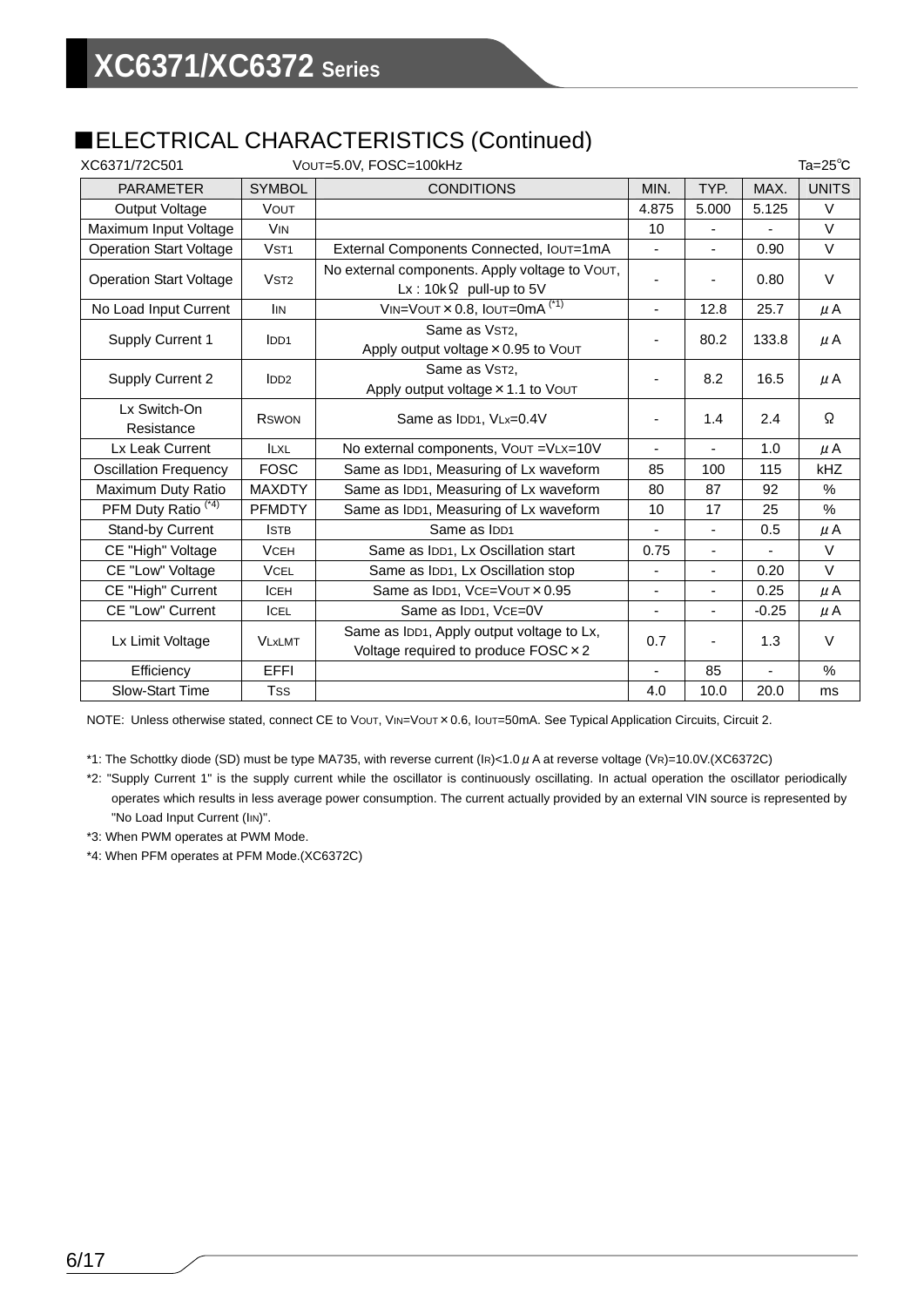## **TYPICAL APPRICATION CIRCUITS**



- L : 100  $\mu$  H (SUMIDA, CR54)  $\qquad \qquad$  L : 100  $\mu$  H (CR54, SUMIDA)
- SD: MA2Q735 (Schottky diode; MATSUSHITA)

CL : 16V 47  $\mu$  F (Tantalum capacitor, NICHICHEMI MCE)<br>CIN: 16V 220  $\mu$  F (Aluminium Electrolytic Capacitor)

 $rac{CE}{2}$  $SD$  $\overset{VOUT}{\circ}$ ▶  $\mathbf{I}$  $\sqrt{3}$  $\overline{\mathbf{2}}$  $\overline{1}$  $\frac{v_{IN} + 1}{\frac{1}{11}}$  CIN  $\frac{+}{L}$ (TOP VIEW)<br>SOT-89-5  $\frac{1}{\sqrt{2}}$  CL<br>(Tantalum)  $\frac{1}{5}$  $\overline{4}$  $\frac{1}{2}$  GND

SD : MA2Q735 (Schottky Diode; MATUSHITA) CL : 16V 47  $\mu$  F (Tantalum Capacitor, NICHICHEMI MCE)

CIN: 16V 220  $\mu$  F (Aluminium Electrolytic Capacitor)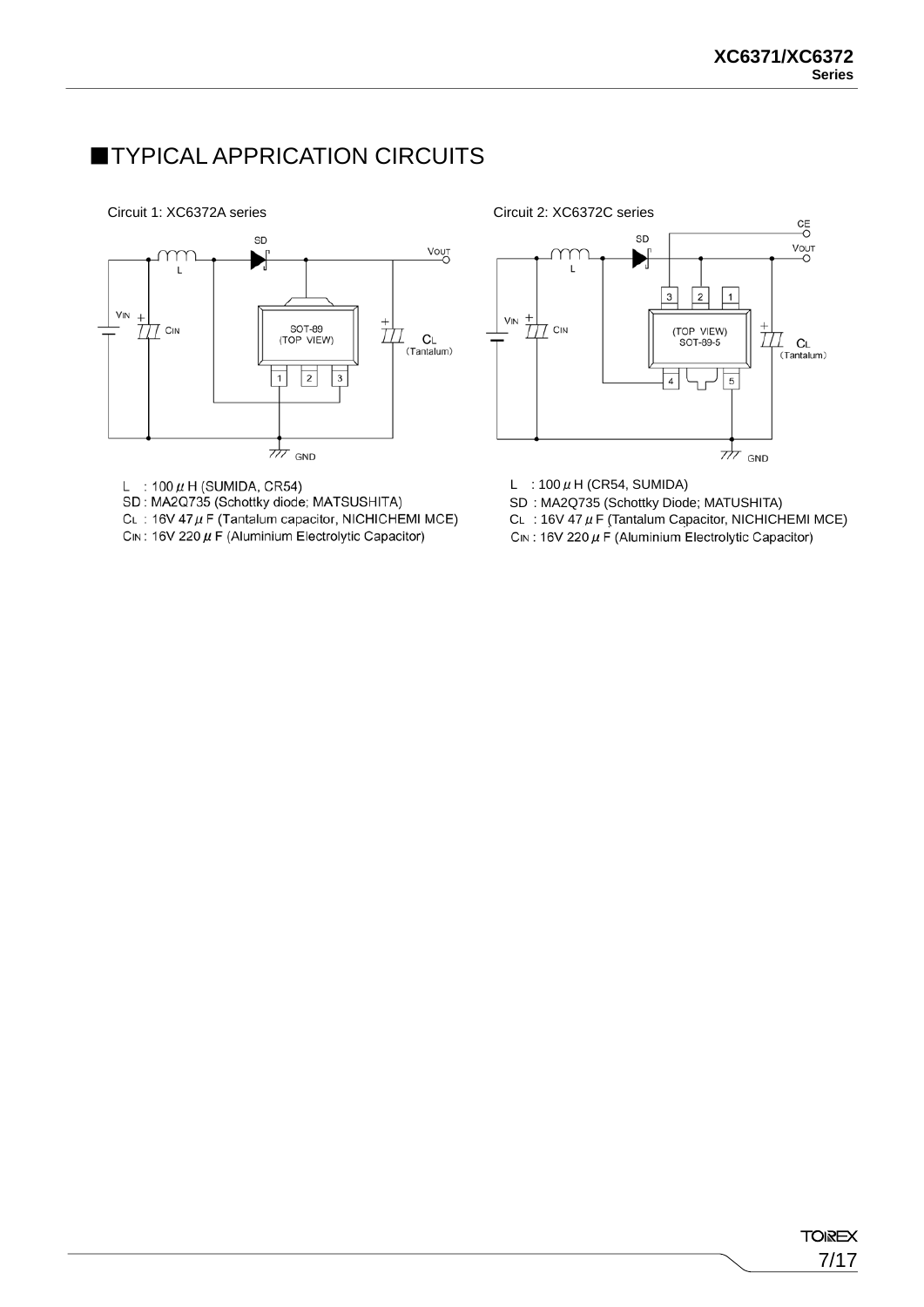## **TYPICAL PERFORMANCE CHARACTERISTICS**

(1) Output Voltage vs. Output Current



XC6371A301PR



XC6372A501PR  $L=100 \mu$  H(CR54), C<sub>L</sub>=47  $\mu$  F(Tantalum) 5.2 Output Voltage: Vour (V) Output Voltage:VOUT(V)  $2.0V$  $1.2\lambda$ 5.1  $\sim$ 3.0V 5.0 4.0V 4.9 4.8 0.1 1 10 100 1000 1000 Output Current:IOUT (mA)

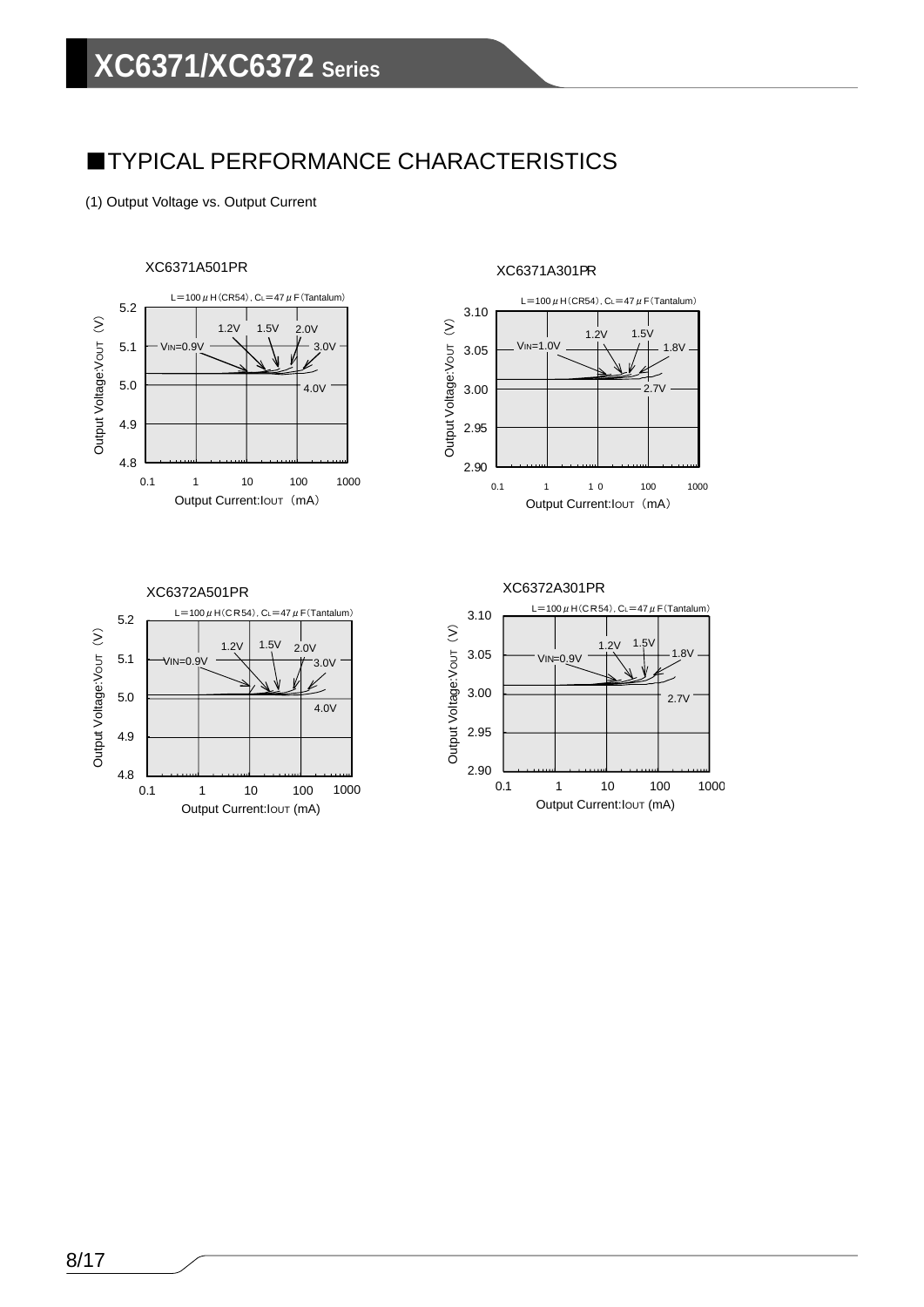#### (2) Efficiency vs. Output Current









### XC6371A301PR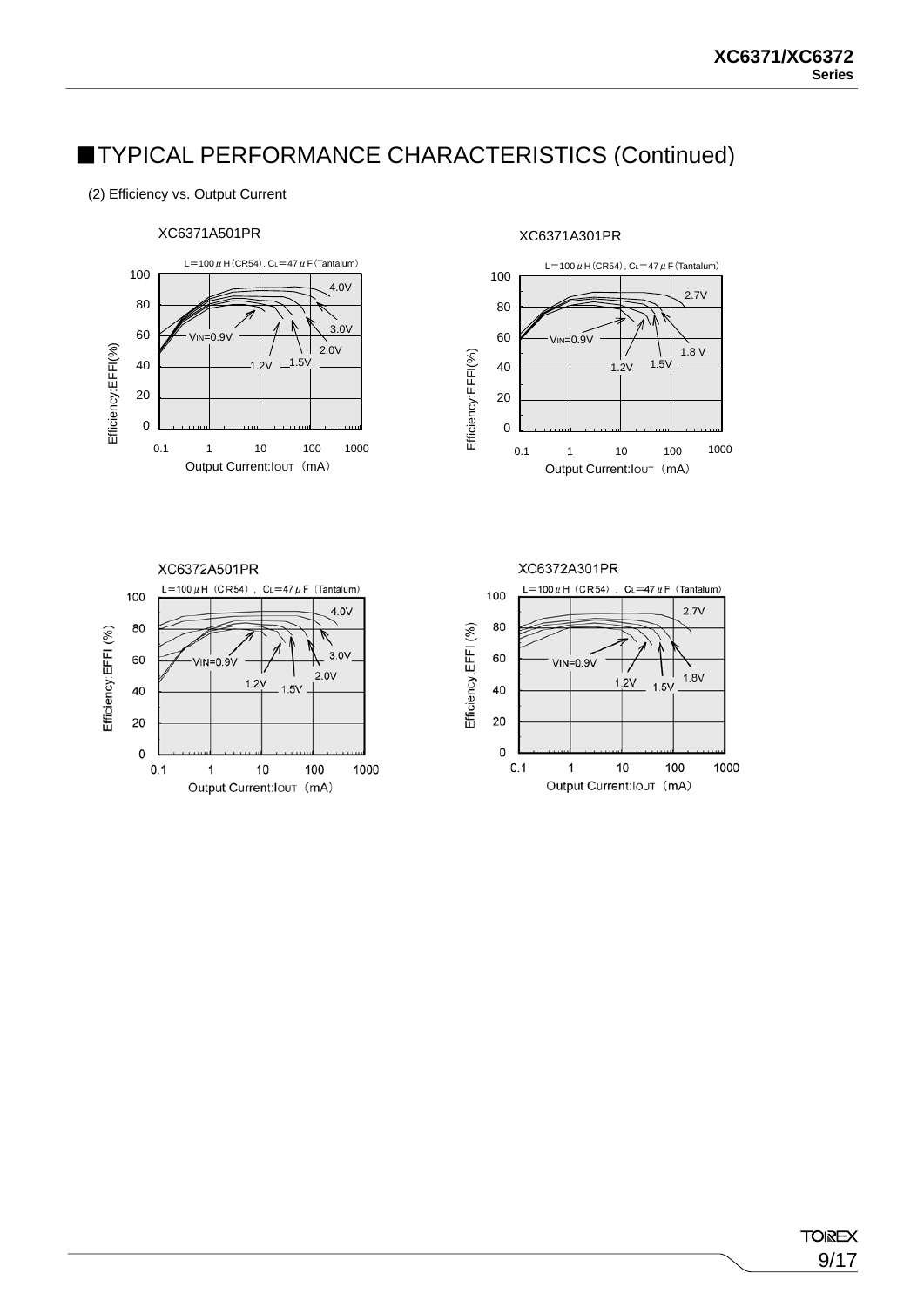#### (3) Ripple Voltage vs. Output Current

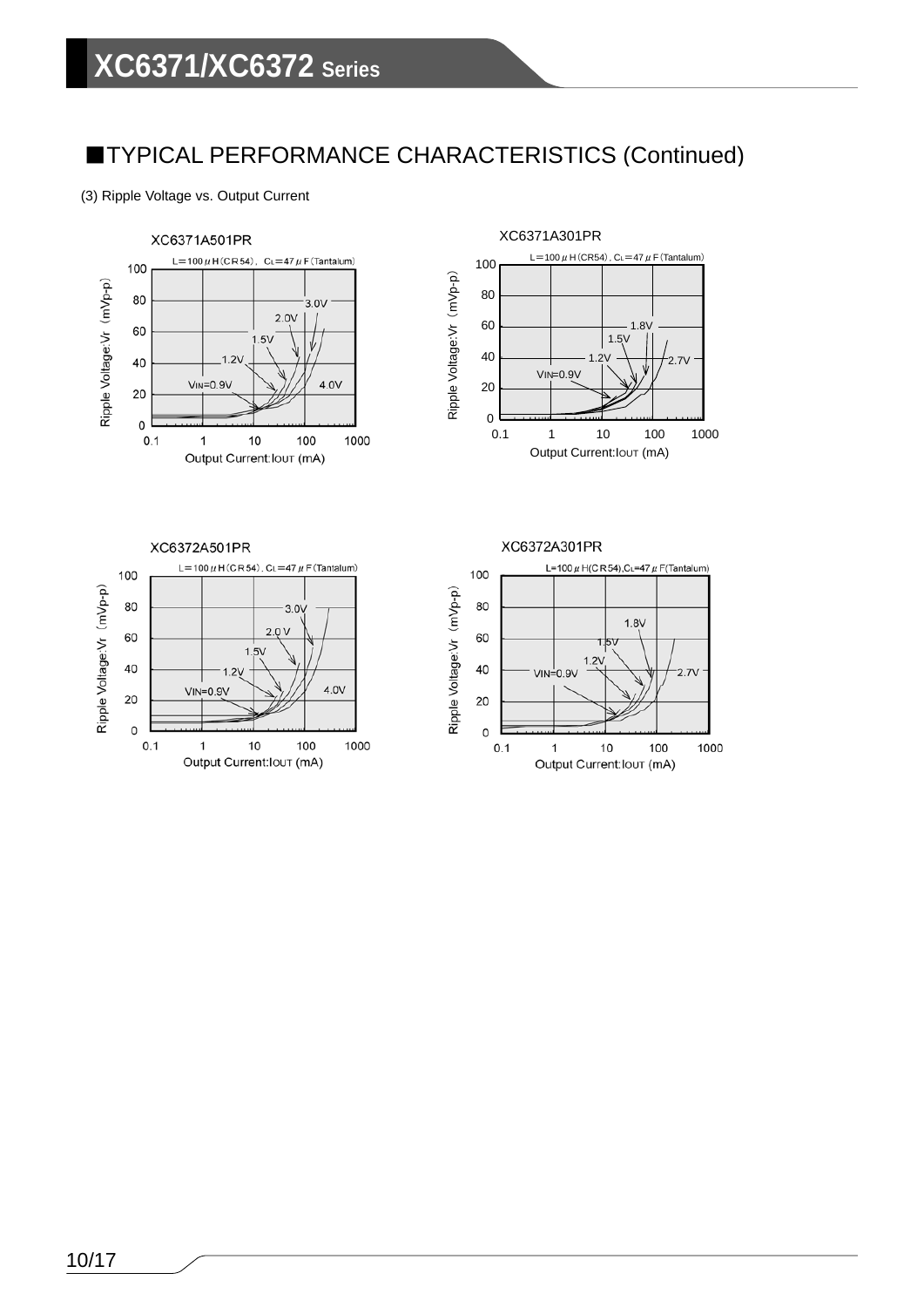#### (4) No Load Input Current vs. Input Voltage

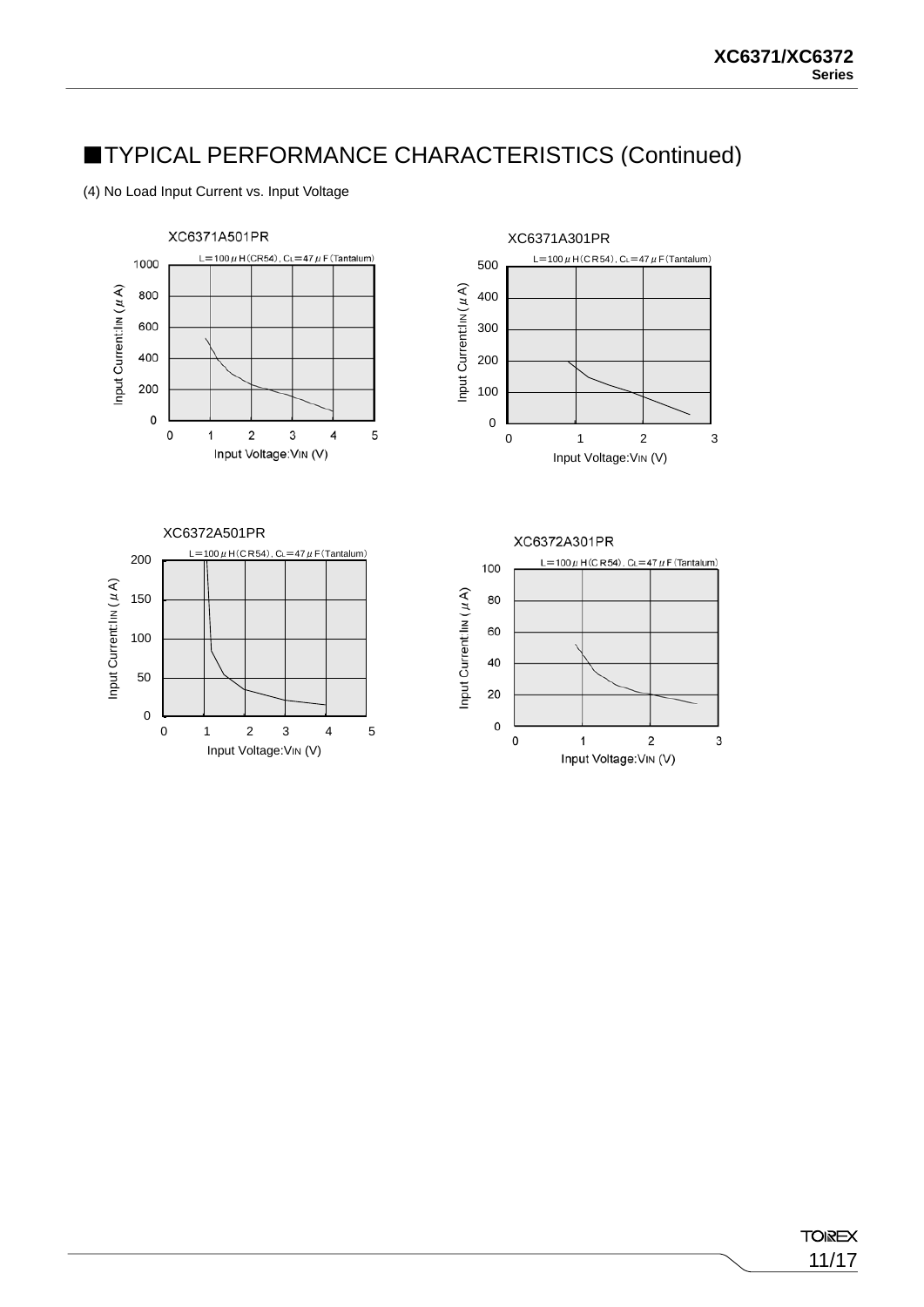(5) Operation Start Voltage / Hold Voltage vs. Output Current

#### XC6371A501



(6) Load Transient Response

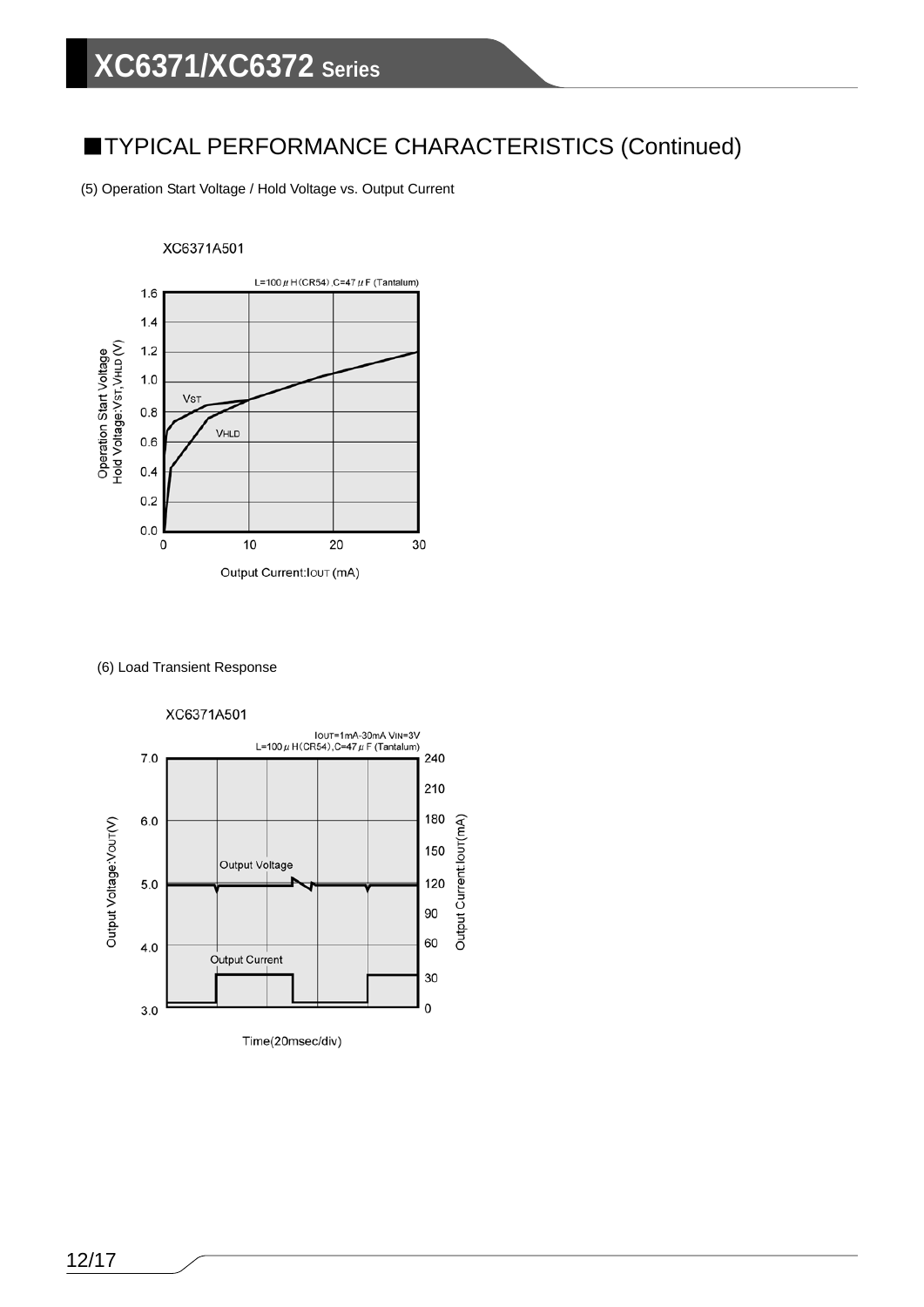# ■PACKAGING INFORMATION



●SOT-89<br>●SOT-89-5







●USP-6B



**TOIREX** 13/17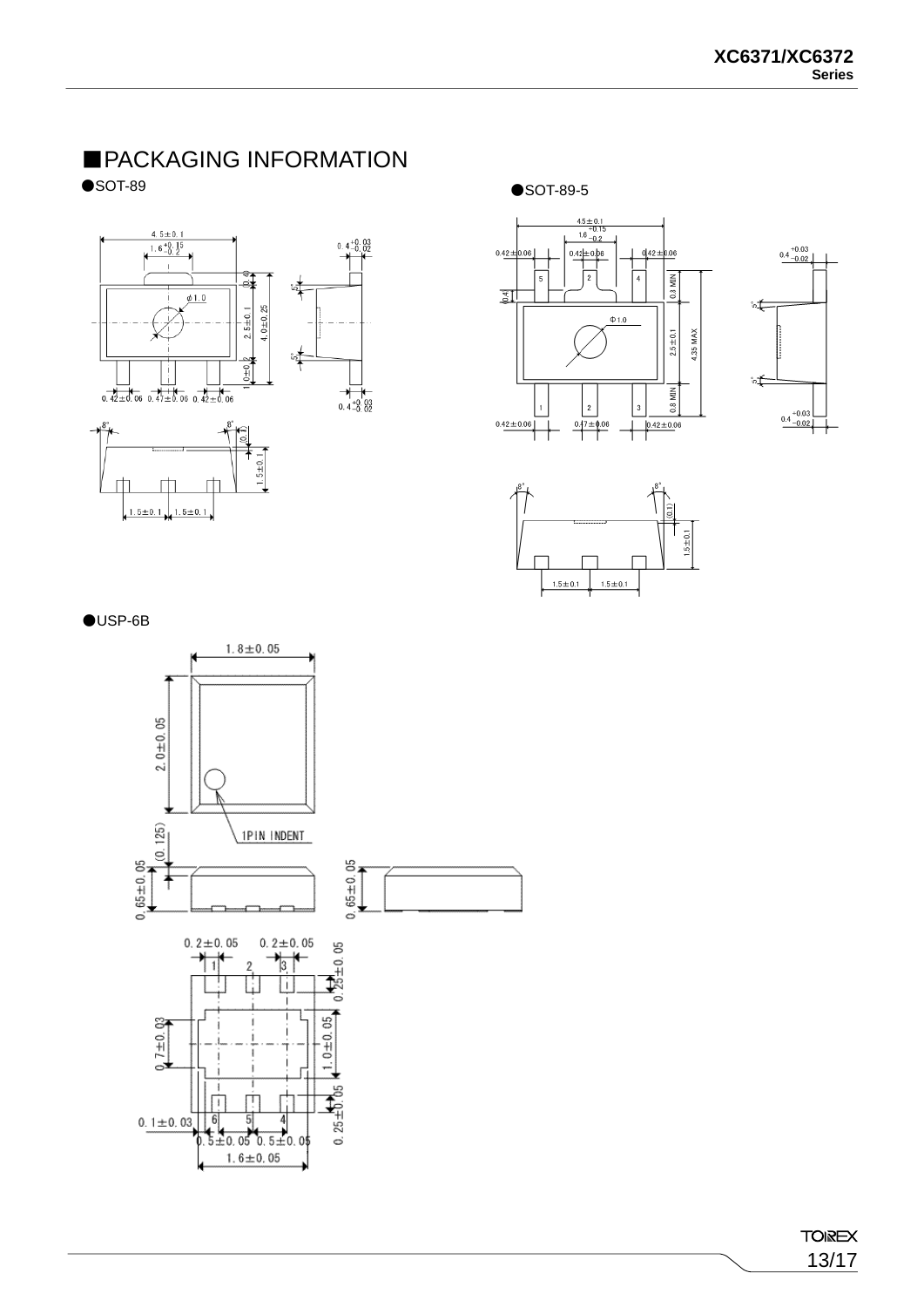# ■PACKAGING INFORMATION (Continued)





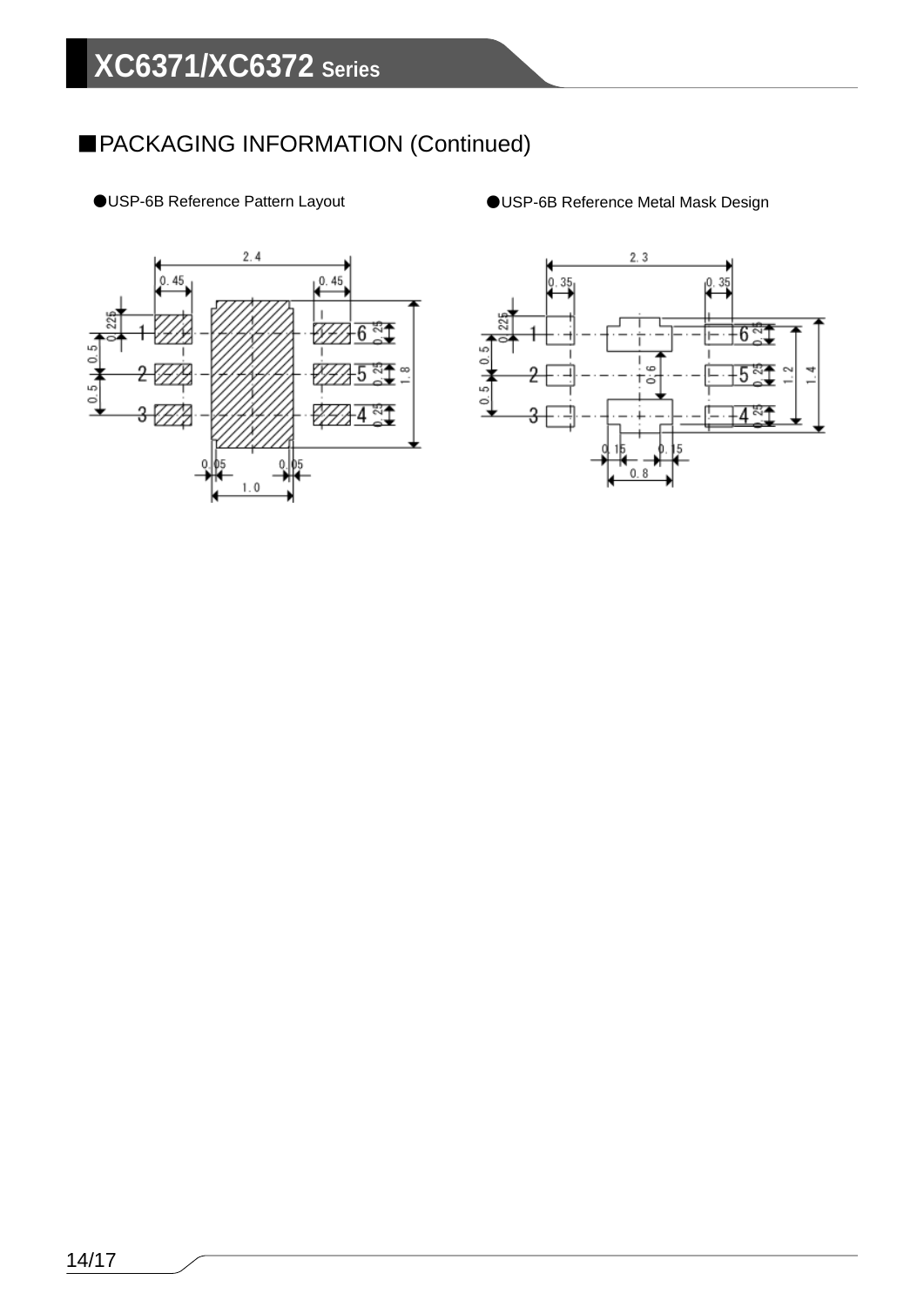### ■**MARKING RULE**

[XC6371/XC6372]





●SOT-89, SOT-89-5 **being the COV** represents product series

| MARK | <b>PRODUCT SERIES</b> | MARK | <b>PRODUCT SERIES</b> |
|------|-----------------------|------|-----------------------|
|      | XC6371A               |      | XC6372A               |
|      | XC6371C               |      | XC6372C               |

② represents integer of output voltage and oscillation frequency

|                     | <b>OUTPUT VOLTAGE (V)</b> | <b>OSCILLATION FREQUENCY</b> |        |        |  |
|---------------------|---------------------------|------------------------------|--------|--------|--|
|                     |                           | 50kHz                        | 100kHz | 180kHz |  |
| $\overline{2}$<br>3 | 1.X                       | в                            |        |        |  |
| <b>SOT-89</b>       | 2.x                       |                              |        |        |  |
| (TOP VIEW)          | 3.x                       |                              |        |        |  |
|                     | 4.x                       |                              |        |        |  |
|                     | 5.x                       |                              |        |        |  |
| 4                   | 6.x                       |                              |        |        |  |
|                     | 7.X                       |                              |        |        |  |

③ represents decimal number of output voltage and oscillation frequency

| $\odot$          | <b>OUTPUT VOLTAGE (V)</b> |       | <b>OSCILLATION FREQUENCY</b> |                |  |  |
|------------------|---------------------------|-------|------------------------------|----------------|--|--|
|                  |                           | 50kHz | 100kHz                       | 180kHz         |  |  |
|                  | x.0                       |       |                              | $\overline{A}$ |  |  |
| 3                | x.1                       |       |                              | B              |  |  |
| SOT-89-5         | x.2                       | 2     | 2                            | C              |  |  |
| <b>TOP VIEW)</b> | x.3                       | 3     | 3                            | D              |  |  |
|                  | x.4                       |       |                              | E              |  |  |
|                  | x.5                       | 5     | 5                            |                |  |  |
|                  | x.6                       | 6     | 6                            | н              |  |  |
|                  | x.7                       |       |                              | ĸ              |  |  |
|                  | x.8                       | 8     | 8                            |                |  |  |
|                  | x.9                       | 9     | 9                            | M              |  |  |

④ represents production lot number

0 to 9, A to Z repeated (G, I, J, O, Q, W excluded).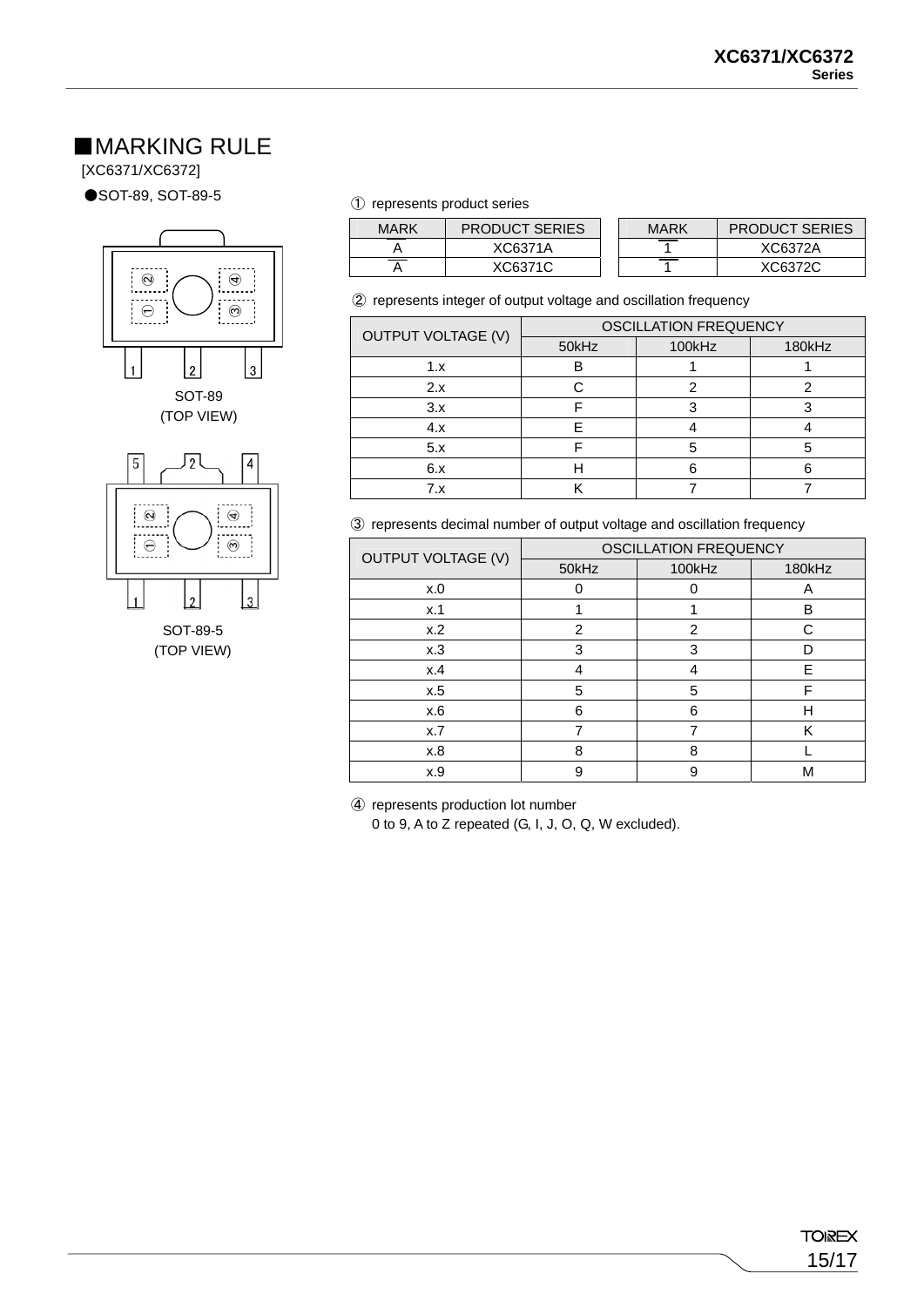# ■MARKING RULE (Continued)

### [XC6371/XC6372] (Continued)

#### ●USP-6B



(TOP VIEW)

|  |  | 1 represents product series |  |
|--|--|-----------------------------|--|
|--|--|-----------------------------|--|

| MARK | <b>PRODUCT SERIES</b> |
|------|-----------------------|
|      | XC6371xxxxDx          |
|      | XC6372xxxxDx          |

#### ② represents product classification

|          | <b>MARK</b> | <b>PRODUCT SERIES</b> |
|----------|-------------|-----------------------|
| USP-6B   |             | XC6371A               |
| OP VIEW) |             | XC6371C               |

#### ③④ represents output voltage (ex.)

| <b>MARK</b> |  |                           |
|-------------|--|---------------------------|
|             |  | <b>OUTPUT VOLTAGE (V)</b> |
|             |  | 3.3                       |
|             |  |                           |

#### ⑤ represents oscillation frequency

| <b>MARK</b> | <b>OSCILLATION FREQUENCY (kHz)</b> |
|-------------|------------------------------------|
|             | 50                                 |
|             | 100                                |
|             | 180                                |

⑥ represents production lot number

 0 to 9, A to Z repeated (G, I, J, O, Q, W excluded) Note: No character inversion used.